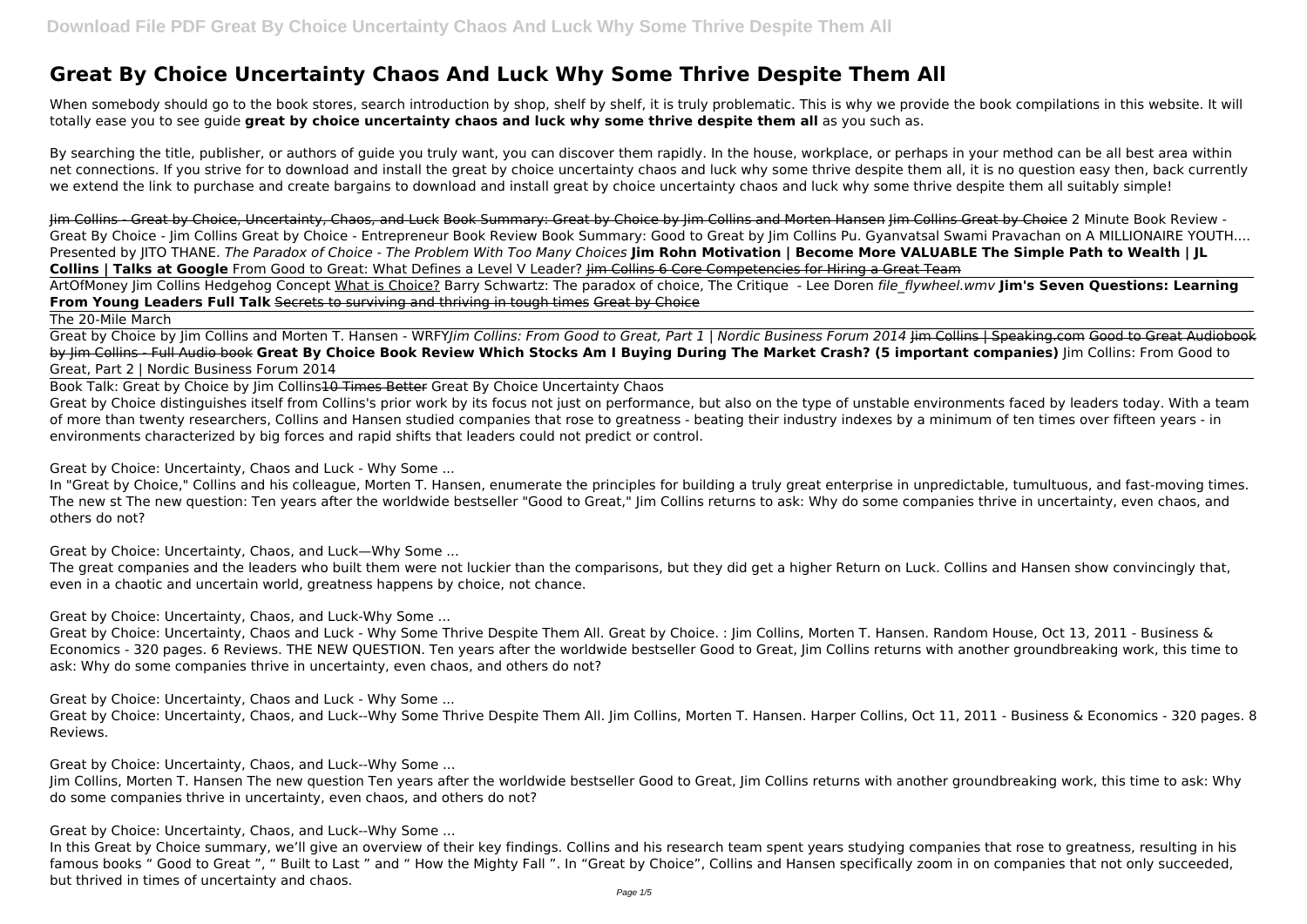Book Summary - Great By Choice: Uncertainty, Chaos, And ...

We do not believe that chaos, uncertainty, and instability are good; companies, leaders, organizations, and societies do not thrive on chaos. But they can thrive in chaos. To get at the question of how, we embarked upon an ambitious journey to identify and study a select group of companies that had done just that.

## Jim Collins - Books - Great by Choice

The great companies and the leaders who built them were not luckier than the comparisons, but they did get a higher Return on Luck. This book is classic Collins: contrarian, datadriven, and uplifting. He and Hansen show convincingly that, even in a chaotic and uncertain world, greatness happens by choice, not chance.

Amazon.com: Great by Choice: Uncertainty, Chaos, and Luck ...

His most recent book is Great by Choice, a look at why some companies thrive in uncertain times. His work has been featured in Fortune, Business Week, The Economist, USA Today, and Harvard Business Review. You can find more information about Jim and his work at his e-teaching site, www.jimcollins.com.

Based on nine years of research, buttressed by rigorous analysis, and infused with engaging stories, Jim and coauthor Morten Hansen enumerate the principles for building a truly great enterprise in unpredictable, tumultuous, fast-moving times. The findings in this book are contrarian, data driven, and uplifting.

Buy Great by Choice: Uncertainty, Chaos and Luck - Why ...

Great by Choice by Jim Collins and Morten Hansen represents a detailed assessment of companies thriving in times of uncertainty compared with similar organizations not performing so well.

Great by Choice: Uncertainty, Chaos, and Luck--Why Some ...

― James C. Collins, Great by Choice: Uncertainty, Chaos, and Luck—Why Some Thrive Despite Them All. 0 likes. Like "A vitória aguarda aquele que tem tudo em ordem – ou sorte, como as pessoas costumam dizer. A derrota é certa para aquele que deixa de tomar as precauções necessárias a tempo;

Great by Choice Quotes by James C. Collins

Books - Jim Collins - Good to Great

Great by Choice: Uncertainty, Chaos, and Luck--Why Some Thrive Despite Them All Hardcover – Oct. 11 2011 by Jim Collins (Author), Morten T. Hansen (Author) 4.5 out of 5 stars 563 ratings Book 5 of 6 in the Good to Great Series

Great by Choice: Uncertainty, Chaos, and Luck--Why Some ...

• Great companies (10xers) accept uncertainty but refuse to accept that forces beyond their control will determine their destiny. Instead they work very hard at a clearly defined goal to build up a reservoir of strength (e.g. through cash on balance sheet or reputation in the market)

Great by Choice: Uncertainty, Chaos and Luck - Why Some ... Great by Choice: Uncertainty, Chaos, and Luck--Why Some Thrive Despite Them All (Good to Great Book 5) eBook: Collins, Jim, Hansen, Morten T.: Amazon.ca: Kindle Store

Great by Choice: Uncertainty, Chaos, and Luck--Why Some ... Great by Choice distinguishes itself from Collins's prior work by its focus not just on performance, but also on the type of unstable environments faced by leaders today.

Great by Choice: Uncertainty, Chaos and Luck - Why Some ...

Aug 28, 2020 great by choice Posted By John GrishamMedia TEXT ID 7156c815 Online PDF Ebook Epub Library GREAT BY CHOICE INTRODUCTION : #1 Great By Choice Publish By John Grisham, Great By Choice Uncertainty Chaos And Luck Why Some

great by choice - holoadu.whatworksforchildren.org.uk

Aug 28, 2020 great by choice Posted By J. K. RowlingMedia TEXT ID 7156c815 Online PDF Ebook Epub Library GREAT BY CHOICE INTRODUCTION : #1 Great By Choice Publish By J. K. Rowling, Great By Choice Uncertainty Chaos And Luck Why Some

The new question Ten years after the worldwide bestseller Good to Great, Jim Collins returns with another groundbreaking work, this time to ask: Why do some companies thrive in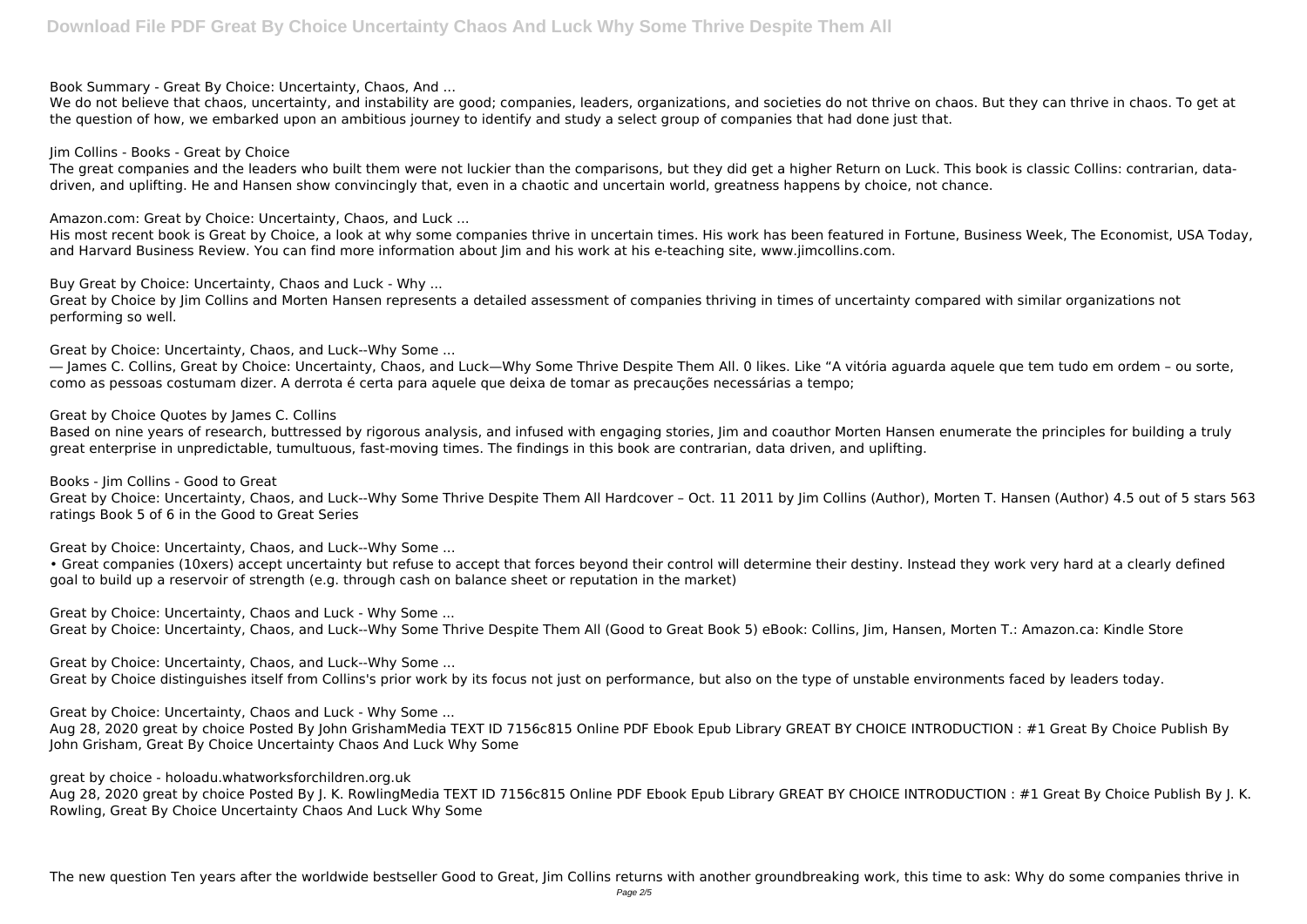## **Download File PDF Great By Choice Uncertainty Chaos And Luck Why Some Thrive Despite Them All**

uncertainty, even chaos, and others do not? Based on nine years of research, buttressed by rigorous analysis and infused with engaging stories, Collins and his colleague, Morten Hansen, enumerate the principles for building a truly great enterprise in unpredictable, tumultuous, and fast-moving times. The new study Great by Choice distinguishes itself from Collins's prior work by its focus not just on performance, but also on the type of unstable environments faced by leaders today. With a team of more than twenty researchers, Collins and Hansen studied companies that rose to greatness—beating their industry indexes by a minimum of ten times over fifteen years—in environments characterized by big forces and rapid shifts that leaders could not predict or control. The research team then contrasted these "10X companies" to a carefully selected set of comparison companies that failed to achieve greatness in similarly extreme environments. The new findings The study results were full of provocative surprises. Such as: The best leaders were not more risk taking, more visionary, and more creative than the comparisons; they were more disciplined, more empirical, and more paranoid. Innovation by itself turns out not to be the trump card in a chaotic and uncertain world; more important is the ability to scale innovation, to blend creativity with discipline. Following the belief that leading in a "fast world" always requires "fast decisions" and "fast action" is a good way to get killed. The great companies changed less in reaction to a radically changing world than the comparison companies. The authors challenge conventional wisdom with thought-provoking, sticky, and supremely practical concepts. They include: 10Xers; the 20 Mile March; Fire Bullets, Then Cannonballs; Leading above the Death Line; Zoom Out, Then Zoom In; and the SMaC Recipe. Finally, in the last chapter, Collins and Hansen present their most provocative and original analysis: defining, quantifying, and studying the role of luck. The great companies and the leaders who built them were not luckier than the comparisons, but they did get a higher Return on Luck. This book is classic Collins: contrarian, data-driven, and uplifting. He and Hansen show convincingly that, even in a chaotic and uncertain world, greatness happens by choice, not chance.

Ten years after the worldwide bestseller Good to Great, Jim Collins returns withanother groundbreaking work, this time to ask: why do some companies thrive inuncertainty, even chaos, and others do not? Based on nine years of research,buttressed by rigorous analysis and infused with engaging stories, Collins andhis colleague Morten Hansen enumerate the principles for building a truly greatenterprise in unpredictable, tumultuous and fast-moving times. This book isclassic Collins: contrarian, data-driven and uplifting.

"This is not a book about charismatic visionary leaders. It is not about visionary products or visionary market insights. Nor is it about just having a corporate vision. This is a book about something far more important, enduring, and substantial. This is a book about visionary companies." So write Jim Collins and Jerry Porras in this groundbreaking book that shatters myths, provides new insights, and gives practical guidance to those who would like to build landmark companies that stand the test of time.

THE NEW QUESTION Ten years after the worldwide bestseller Good to Great, Jim Collins returns with another groundbreaking work, this time to ask: Why do some companies thrive in uncertainty, even chaos, and others do not? Based on nine years of research, buttressed by rigorous analysis and infused with engaging stories, Collins and his colleague, Morten Hansen, enumerate the principles for building a truly great enterprise in unpredictable, tumultuous, and fast-moving times. THE NEW STUDY Great by Choice distinguishes itself from Collins's prior work by its focus not just on performance, but also on the type of unstable environments faced by leaders today. With a team of more than twenty researchers, Collins and Hansen studied companies that rose to greatness - beating their industry indexes by a minimum of ten times over fifteen years - in environments characterized by big forces and rapid shifts that leaders could not predict or control. The research team then contrasted these "10X companies" to a carefully selected set of comparison companies that failed to achieve greatness in similarly extreme environments. THE NEW FINDINGS The study results were full of provocative surprises. Such as: \* The best leaders were not more risk taking, more visionary, and more creative than the comparisons; they were more disciplined, more empirical, and more paranoid. \* Innovation by itself turns out not to be the trump card in a chaotic and uncertain world; more important is the ability to scale innovation, to blend creativity with discipline. \* Following the belief that leading in a "fast world" always requires "fast decisions" and "fast action" is a good way to get killed. \* The great companies changed less in reaction to a radically changing world than the comparison companies. The authors challenge conventional wisdom with thought-provoking, sticky, and supremely practical concepts. They include 10Xers; the 20 Mile March; Fire Bullets then Cannonballs; Leading above the Death Line; Zoom Out, Then Zoom In; and the SMaC Recipe. Finally, in the last chapter, Collins and Hansen present their most provocative and original analysis: defining, quantifying, and studying the role of luck. The great companies and the leaders who built them were not luckier than the comparisons, but they did get a higher Return on Luck. This book is classic Collins: contrarian, data driven, and uplifting. He and Hansen show convincingly that, even in a chaotic and uncertain world, greatness happens by choice, not by chance.

The Wall Street Journal bestseller—a Financial Times Business Book of the Month and named by The Washington Post as "One of the 11 Leadership Books to Read in 2018"—is "a refreshingly data-based, clearheaded guide" (Publishers Weekly) to individual performance, based on a groundbreaking study. Why do some people perform better at work than others? This deceptively simple question continues to confound professionals in all sectors of the workforce. Now, after a unique, five-year study of more than 5,000 managers and employees, Morten Hansen reveals the answers in his "Seven Work Smarter Practices" that can be applied by anyone looking to maximize their time and performance. Each of Hansen's seven practices is highlighted by inspiring stories from individuals in his comprehensive study. You'll meet a high school principal who engineered a dramatic turnaround of his failing high school; a rural Indian farmer determined to establish a better way of life for women in his village; and a sushi chef, whose simple preparation has led to his unassuming restaurant being awarded the maximum of three Michelin stars. Hansen also explains how the way Alfred Hitchcock filmed Psycho and the 1911 race to become the first explorer to reach the South Pole both illustrate the use of his seven practices. Each chapter "is intended to inspire people to be better workers…and improve their own work performance" (Booklist) with questions and key insights to allow you to assess your own performance and figure out your work strengths, as well as your weaknesses. Once you understand your individual style, there are mini-quizzes, questionnaires, and clear tips to assist you focus on a strategy to become a more productive worker. Extensive, accessible, and friendly, Great at Work will help us "reengineer our work lives, reduce burnout, and improve performance and job satisfaction" (Psychology Today).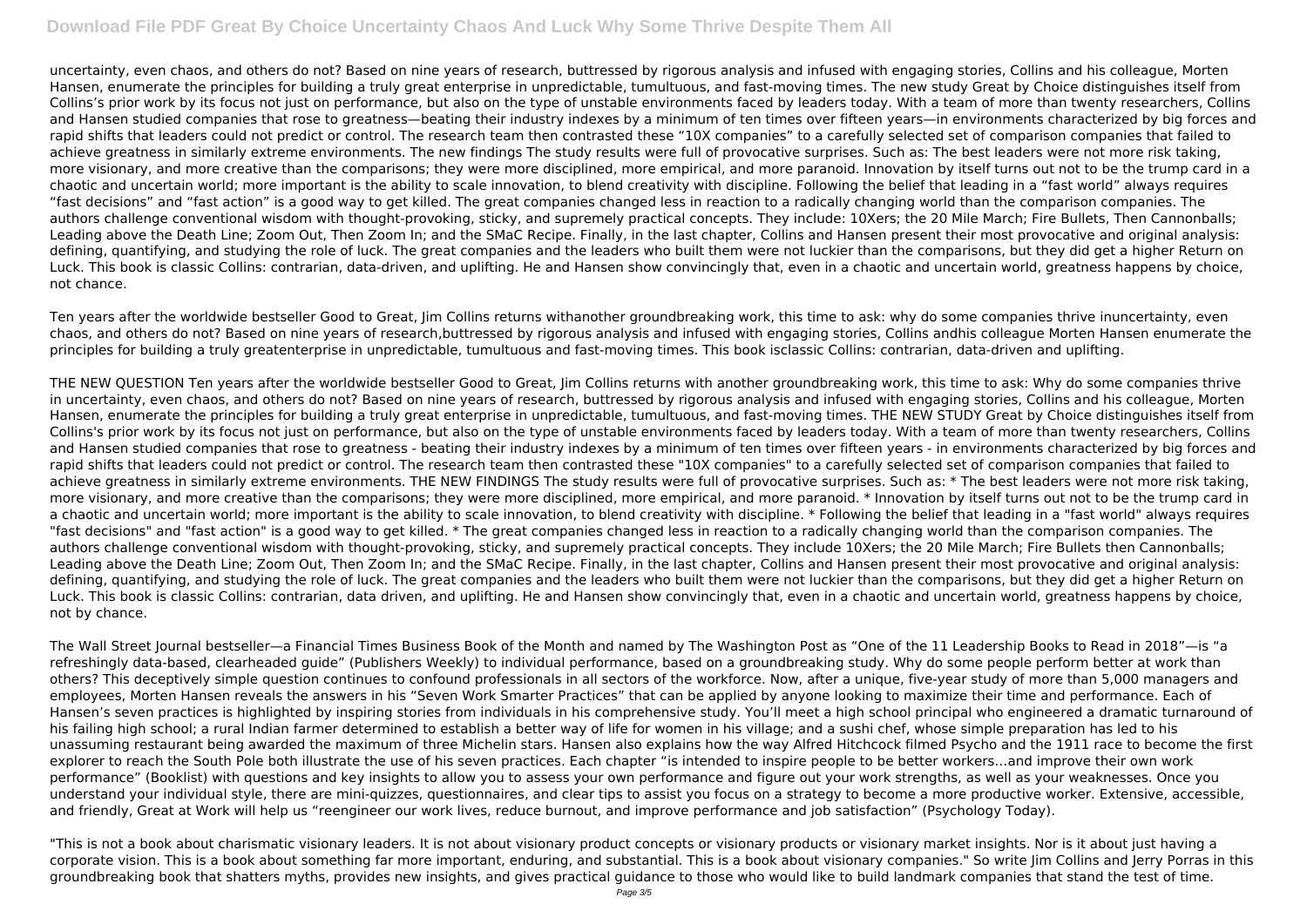## **Download File PDF Great By Choice Uncertainty Chaos And Luck Why Some Thrive Despite Them All**

Drawing upon a six-year research project at the Stanford University Graduate School of Business, Collins and Porras took eighteen truly exceptional and long-lasting companies - they have an average age of nearly one hundred years and have outperformed the general stock market by a factor of fifteen since 1926 -- and studied each company in direct comparison to one of its top competitors. They examined the companies from their very beginnings to the present day -- as start-ups, as midsize companies, and as large corporations. Throughout, the authors asked: "What makes the truly exceptional companies different from other companies?" What separates General Electric, 3M, Merck, Wal-Mart, Hewlett-Packard, Walt Disney, and Philip Morris from their rivals? How, for example, did Procter & Gamble, which began life substantially behind rival Colgate, eventually prevail as the premier institution in its industry? How was Motorola able to move from a humble battery repair business into integrated circuits and cellular communications, while Zenith never became dominant in anything other than TVs? How did Boeing unseat McDonnell Douglas as the world's best commercial aircraft company -- what did Boeing have that McDonnell Douglas lacked? By answering such questions, Collins and Porras go beyond the incessant barrage of management buzzwords and fads of the day to discover timeless qualities that have consistently distinguished out-standing companies. They also provide inspiration to all executives and entrepreneurs by destroying the false but widely accepted idea that only charismatic visionary leaders can build visionary companies. Filled with hundreds of specific examples and organized into a coherent framework of practical concepts that can be applied by managers and entrepreneurs at all levels, Built to Last provides a master blueprint for building organizations that will prosper long into the twenty-first century and beyond.

The Challenge Built to Last, the defining management study of the nineties, showed how great companies triumph over time and how long-term sustained performance can be engineered into the DNA of an enterprise from the verybeginning. But what about the company that is not born with great DNA? How can good companies, mediocre companies, even bad companies achieve enduring greatness? The Study For years, this question preyed on the mind of Jim Collins. Are there companies that defy gravity and convert long-term mediocrity or worse into long-term superiority? And if so, what are the universal distinguishing characteristics that cause a company to go from good to great? The Standards Using tough benchmarks, Collins and his research team identified a set of elite companies that made the leap to great results and sustained those results for at least fifteen years. How great? After the leap, the good-to-great companies generated cumulative stock returns that beat the general stock market by an average of seven times in fifteen years, better than twice the results delivered by a composite index of the world's greatest companies, including Coca-Cola, Intel, General Electric, and Merck. The Comparisons The research team contrasted the good-to-great companies with a carefully selected set of comparison companies that failed to make the leap from good to great. What was different? Why did one set of companies become truly great performers while the other set remained only good? Over five years, the team analyzed the histories of all twenty-eight companies in the study. After sifting through mountains of data and thousands of pages of interviews, Collins and his crew discovered the key determinants of greatness -- why some companies make the leap and others don't. The Findings The findings of the Good to Great study will surprise many readers and shed light on virtually every area of management strategy and practice. The findings include: Level 5 Leaders: The research team was shocked to discover the type of leadership required to achieve greatness. The Hedgehog Concept (Simplicity within the Three Circles): To go from good to great requires transcending the curse of competence. A Culture of Discipline: When you combine a culture of discipline with an ethic of entrepreneurship, you get the magical alchemy of great results. Technology Accelerators: Good-to-great companies think differently about the role of technology. The Flywheel and the Doom Loop: Those who launch radical change programs and wrenching restructurings will almost certainly fail to make the leap. "Some of the key concepts discerned in the study," comments Jim Collins, "fly in the face of our modern business culture and will, quite frankly, upset some people." Perhaps, but who can afford to ignore these findings?

A companion guidebook to the number-one bestselling Good to Great, focused on implementation of the flywheel concept, one of Jim Collins' most memorable ideas that has been used across industries and the social sectors, and with startups. The key to business success is not a single innovation or one plan. It is the act of turning the flywheel, slowly gaining momentum and eventually reaching a breakthrough. Building upon the flywheel concept introduced in his groundbreaking classic Good to Great, Jim Collins teaches readers how to create their own flywheel, how to accelerate the flywheel's momentum, and how to stay on the flywheel in shifting markets and during times of turbulence. Combining research from his Good to Great labs and case studies from organizations like Amazon, Vanguard, and the Cleveland Clinic which have turned their flywheels with outstanding results, Collins demonstrates that successful organizations can disrupt the world around them—and reach unprecedented success—by employing the flywheel concept.

From Jim Collins, the most influential business thinker of our era, comes an ambitious upgrade of his classic, Beyond Entrepreneurship, that includes all-new findings and worldchanging insights. What's the roadmap to create a company that not only survives its infancy but thrives, changing the world for decades to come? Nine years before the publication of his epochal bestseller Good to Great, Jim Collins and his mentor, Bill Lazier, answered this question in their bestselling book, Beyond Entrepreneurship. Beyond Entrepreneurship left a definitive mark on the business community, influencing the young pioneers who were, at that time, creating the technology revolution that was birthing in Silicon Valley. Decades later, successive generations of entrepreneurs still turn to the strategies outlined in Beyond Entrepreneurship to answer the most pressing business questions. BE 2.0 is a new and improved version of the book that Jim Collins and Bill Lazier wrote years ago. In BE 2.0, Jim Collins honors his mentor, Bill Lazier, who passed away in 2005, and reexamines the original text of Beyond Entrepreneurship with his 2020 perspective. The book includes the original text of Beyond Entrepreneurship, as well as four new chapters and fifteen new essays. BE 2.0 pulls together the key concepts across Collins' thirty years of research into one integrated framework called The Map. The result is a singular reading experience, which presents a unified vision of company creation that will fascinate not only Jim's millions of dedicated readers worldwide, but also introduce a new generation to his remarkable work.